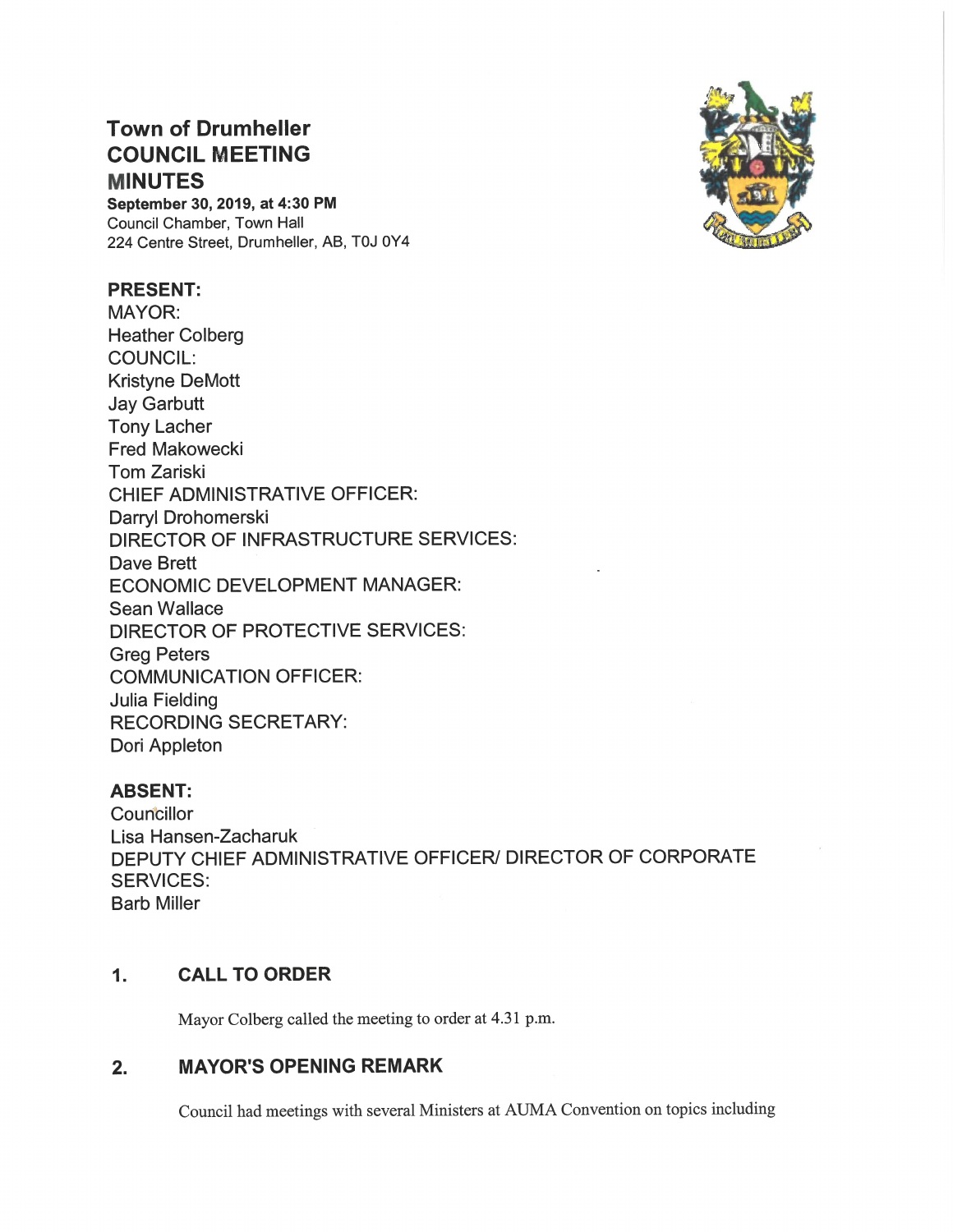seniors housing, flood mitigation and Provincial Park Improvements.

Drumheller also brought forward a resolution to AUMA on standardizing transmission and distribution charges across the province. It was approved by over 70% of Municipalities and will move forward by AUMA.

AUMA has clear direction to lobby both AUC & the Province to make these changes.

Proclamation - Celebrate International Day of Older Persons October 1, 2019 - Proclaimed by Deputy Mayor K. DeMott Proclamation - Wrongful Conviction Day October 2, 2019 - Proclaimed by Councillor T. Zariski Proclamation - End Poverty Month October 2019 – Proclaimed by Councillor J. Garbutt Proclamation - World Cerebral Palsy Day October 6, 2019 - Proclaimed by Councillor F. Makowecki

# $3.$ **ADOPTION OF AGENDA**

**M2019.164** moved by J. Garbutt, T. Zariski to adopt the Agenda as presented.

Carried Unanimously.

## 4. **MINUTES**

# ADOPTION OF REGULAR COUNCIL MEETING MINUTES  $4.1.$

Regular Council Meeting Minutes of September 16, 2019

**M2019.165** moved by T, Zariski, J. Garbutt to adopt the Regular Council Meeting Minutes of September 16, 2019 as presented.

Carried Unanimously.

# $4.2.$ MINUTES OF MEETING PRESENTED FOR INFORMATION

## $4.3.$ **BUSINESS ARISING FROM THE MINUTES**

## 5. **DELEGATIONS**

Drumheller District Shooters Association/ Update/Discussion - Jason Phillip Mr. Phillip presented general information on the Association, highlighting the success of the 9<sup>th</sup> Annual Podcaster's Charity Shoot. He also spoke about ladies day which was attended by over 200 ladies resulting in a donation

of \$1,160.00 to the Drumheller & District Humane Society and  $$10,038.18$  to the Big Country Anti-Violence Association.

Mayor Colberg called a brief break at 4:55 p.m. due to technical issues with the system, no sound or recording in Council Chambers.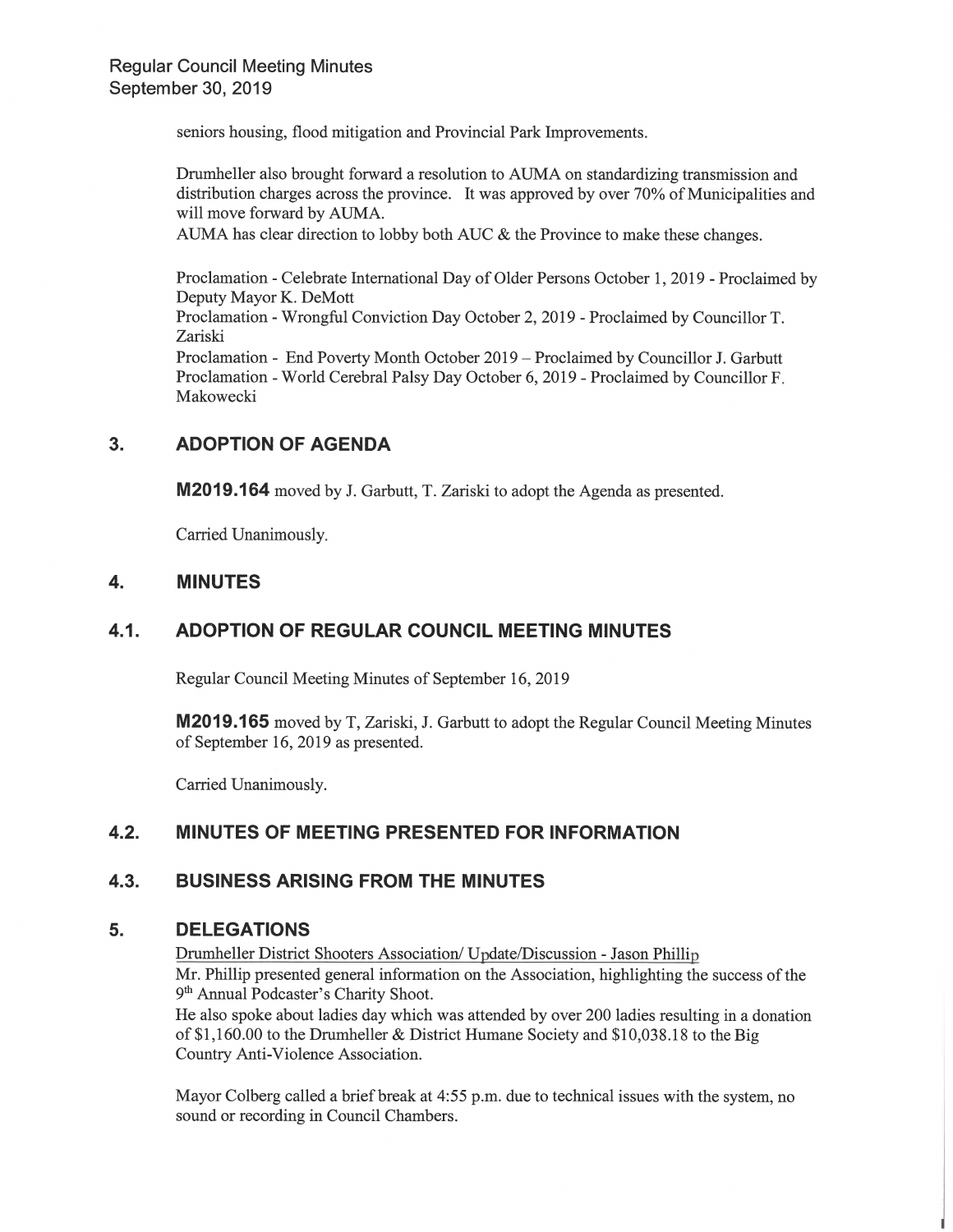Mayor Colberg called the meeting back to order at 5:02 p.m.

# Logo Ideas - Ryan Semchuk, Branding Committee

Mr. Semchuk provided an update on the progress being made by the Branding Committee, highlighting the following Concepts:

Drumheller Brand Story:

- Dinosaurs
- Natural beauty and badlands
- Endless opportunity

**Complimentary Brands** 

• Endless opportunity

Drumheller Valley Manifesto

- Phase  $1 Discovery/Strategy/Pan$
- $\bullet$  Phase 2 Spec/Design
- Phase  $3$  Integrate / Develop

Brand Concept – changing the name from "Town of Drumheller" to the "Drumheller Valley"

The next presentation for Council to review will be presented by the end of Dec 31<sup>st</sup>, 2019.

Councillor J. Garbutt left council at 6:40 p.m. Councillor J. Garbutt returned to council at 6:42 p.m.

Mayor called for a break at 6:47 p.m. Mayor called meeting back to order at 6:56 p.m.

## 6. **REQUEST FOR DECISION REPORTS**

### $6.1.$ **CAO**

Request For Decision – Award of Contract for Flood Mitigation Officer

D. Drohomerski – To ensure eligibility of cost under the terms  $\&$  conditions of the recent award Provincial and Federal grants for the "Drumheller Flood Mitigation and Climate Adaptation" project and due to significance of the work, the Town elected to engage a Flood Mitigation and Climate Program Officer, dedicated to this project. This opportunity was required under the NWPTA and our purchasing policy. One proposal submission was received, evaluated and considered to be highly qualified.

**M2019.166** moved by T. Zariski, K. DeMott to authorize the CAO to enter into a contract with Darwin Durnie Consulting Corporation for the provision of Flood Mitigation and Climate Change Program Officer Services as outlined within the terms and condition of the proposal submission, for the period of October 2019 to December 2024 to a maximum value of \$1,680,000.00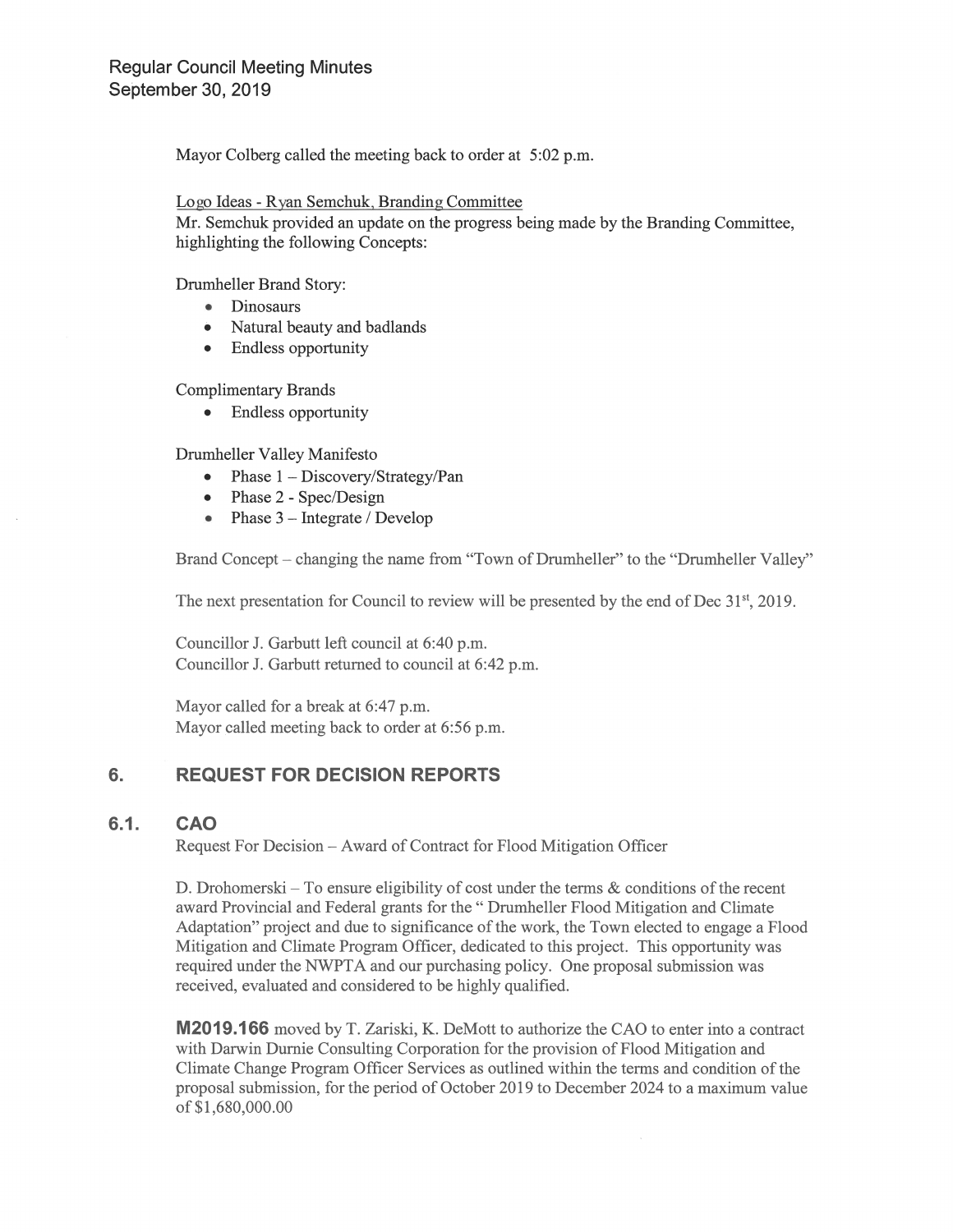Carried: Mayor Colberg, T. Lacher, T. Zariski, F. Makowecki, K. Demott in favour. J. Garbutt opposed.

# 6.2. DEPUTY CAO / DIRECTOR OF CORPORATE SERVICES

T. Lacher left Council at 5:13 p.m. excused himself from Council due to pecuniary interest.

Request For Decision for Audit Services

D. Drohomerski — Presented the Request For Decision formally seeking appointment of RSM Canada as Auditor on record.

M2019.167 moved by K. DeMott, J. Garbutt to appoint RSM Alberta LLP as auditors of record for the Town of Drumheller, Drumheller Public Library, Drumheller and District Solid Waste Management Association and Red Deer River Municipal Users Group for the years  $2019 - 20121$  with the option of extending the appointment for  $2 - 1$  year terms.

Carried Unanimously.

T. Lacher returned to Council at 5.35 pm.

# 6.3. DIRECTOR OF INFRASTRUCTURE SERVICES

# 6.4. DIRECTOR OF EMERGENCY / PROTECTIVE SERVICES

### 6.5. **MANAGER OF ECONOMIC DEVELOPMENT**

### 6.6. COMMUNICATIONS OFFICER

### 6.7. MANAGER ARTS CULTURE & RECREATION

### 6.7. REVIEW OF STRATEGIC PRIORITIES

ICF's Meeting Update  $-$  D. Drohomerski, we are in process of scheduling meetings with all our neighbouring Counties and with Councillors T. Zariski and T. Lacher who are on the IDP's representatives.

Next Update November 25<sup>th,</sup> 2019 Agenda

Employee Innovation Options - D. Drohomerski, HR manager is reviewing the options which will be brought to council November  $12<sup>th</sup>$ . Agenda

Infrastructure Master Plan TCAsset Update - Barb Miller moved to October  $7<sup>th</sup>$ , Agenda

Staff Vacancies - D. Drohomerski, we've been interviewing for the Utilities Manager position which has bee vacant for more then a year. We have had difficulty in filling this position because of the lack of suitable candidates and some people dropping out of the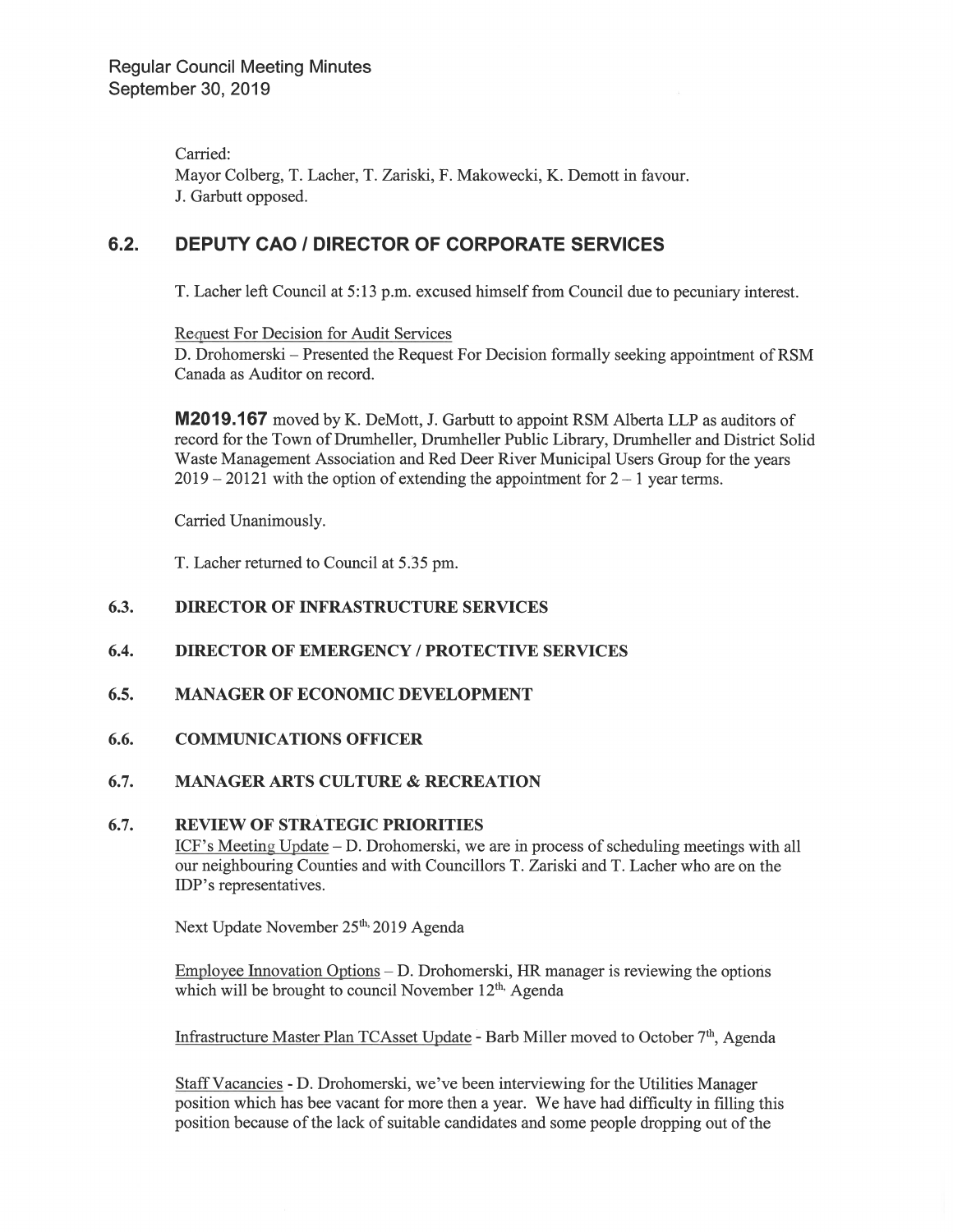interview process at the last minute.

Update October 15<sup>th</sup>

Trail Gaps Update - Dave Brett moved to October 7<sup>th</sup> agenda

Parks and Recreation Master Plan - Darren Goldthorpe/Dave Brett D. Brett – Dave and Darren have not had a chance to discuss – this Plan will also need to include the flood mitigation.

Terms of Reference Update February 2020

Downtown Revitalization Update - Sean Wallace

The Town of Drumheller has contracted the services of an urban planning consulting firm to provide stakeholder, planning & design services for the Town of Drumheller's Downtown Area Revitalization Plan. Our provincial partners are satisfied with our RFP process and the successful proponent.

Request for Proposals for these services was advertised on the Town website and on Alberta Purchasing Connection. A total of twelve bids were received on August 22<sup>nd</sup>, 2019 for this work. A detailed review of the proposals was conducted on September  $6<sup>th</sup>$ , 2019, and interviews with the top 3 scoring proponents was conducted between September 18<sup>th</sup> to 20<sup>th</sup>, 2019. The bids were evaluated against a pre-determined set of criteria and O2 Planning received the highest overall score.

There will be a project kick off meeting in October 2019 with the stakeholders.

# Community Profile / Promo Piece Update - Sean Wallace

It has been completed, there has been 160 hours put into this and have been holding off until the new website is up and running. The seniors attraction promo piece will completed by November  $12<sup>th</sup>$  and the medical professional attraction promo piece will be completed by November 23rd.

Fountain Update – D. Durnie Chief Resiliency and Flood Mitigation Officer, J. Jensen

The popularity of the Fountain and the surrounding Park necessitate that any impacts of the Flood Mitigation Project would be carefully assessed before changes were implemented affecting the Fountain and surrounds.

The fountain was put into service in 1992. It is recommended that a second assessment of its condition and functionality be completed prior to considering demolition options to determine if

- $\bullet$ The Fountain is salvageable and needs to be incorporated into the design of the Flood Mitigation and adaptation measures or
- $\bullet$ If the fountain is to be removed, what impacts will the revised contouring of the park have on replacement feature, if any?

Team will to report back by February 2020 with more detailed cost estimates to restore the fountain.

Dyke Design Update – D. Durnie Chief Resiliency and Flood Mitigation Officer

On going discussions with Alberta Environment will bring an update to the next Council meeting in October, issues brought up: need to look at the Municipality Plan: the CAO and Darwin Durnie to come up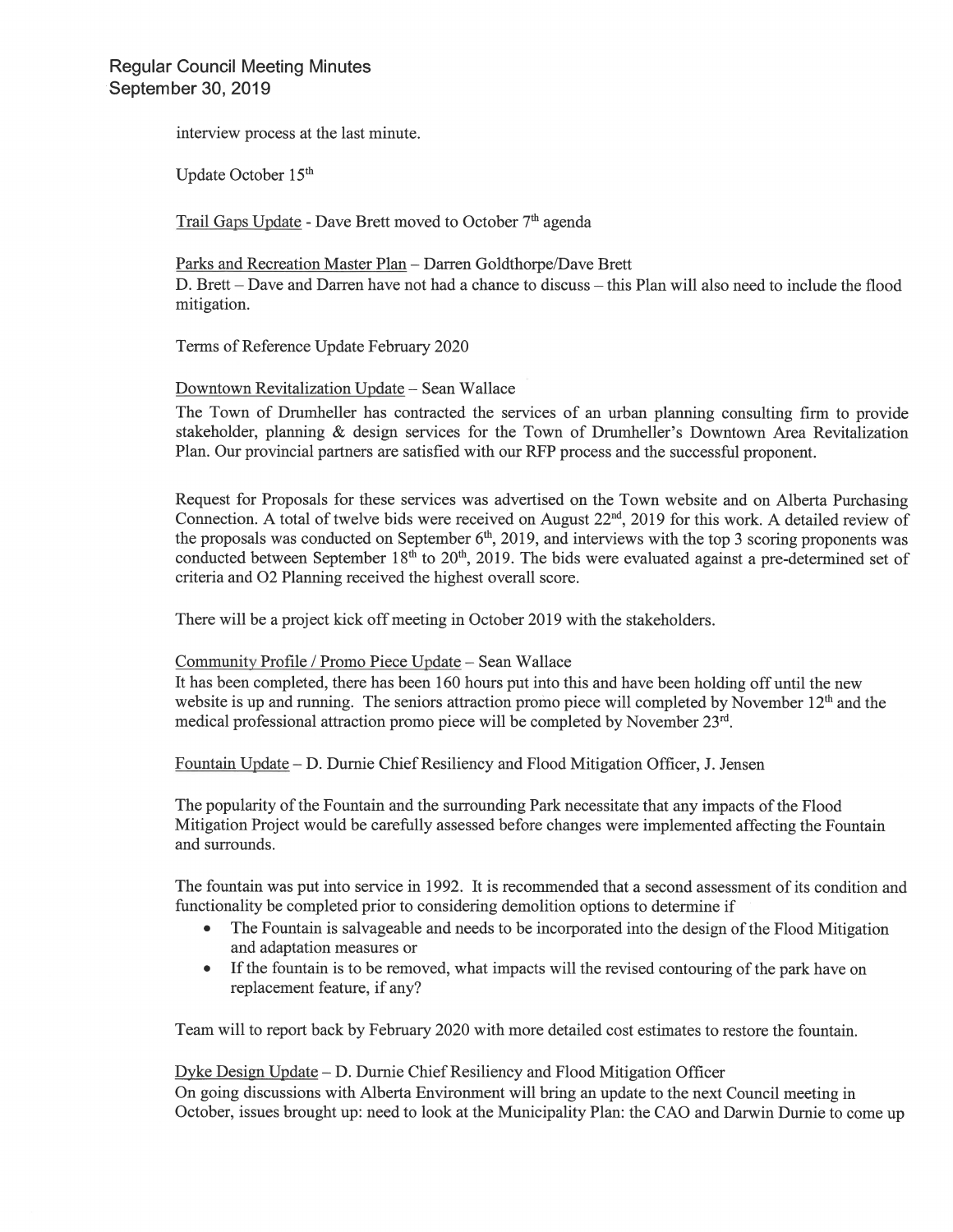with a work plan with the neighbouring counties and include Palliser, trail and park standards. The land use by-law, we can look at some of those updates and amendments.

**M2019.168** – moved by T. Zariski, T. Lacher therefore recommend that the CAO and Darwin Durnie to prepare a work plan, schedule and budget by October 31<sup>st</sup>, 2019 to implement creation of a new Municipal Development Plan for the Town of Drumheller and by December 20<sup>th</sup>, 2019 bring back amendment to the Land Use By-Law they deem necessary to improve the efficacy of the existing Land Use Bylaw as it relates to Flood Mitigation and that the Drumheller Development Authority be consulted.

Carried Unanimously.

Emergency Plan Flood Component Update – G. Peters This is moving ahead and there will be a table top exercise on Oct 23rd.

Will provide and update on November 4<sup>th.</sup>

Downtown Plaza II Update - D. Brett/A. Harrison/L. Duston Lucas and April presented to council a PowerPoint about the Downtown Plaza

The over all presentation was on activities and development for the Plaza and some ideas for the remainder of 2019 and 2020. FCSS Administration will come back to Council with a cost for the activities that occurred in summer 2019.

# $\overline{7}$ . PRESENTATION OF QUARTERLY REPORTS BY ADMINISTRATION

## 8. **PUBLIC HEARING TO COMMENCE AT 5:30 PM**

- 9. **PUBLIC HEARING DECISIONS**
- $10.$ **UNFINISHED BUSINESS**
- $11.$ **NOTICE OF MOTION**
- $12.$ **COUNCILLOR REPORTS**

## $13.$ **IN-CAMERA MATTERS**

Land Matter; Legal Description 4;19;29;6;SW (FOIP Act Section 23 Local Body Confidences)

**M2019.169** moved by K. DeMott, F. Makowecki to go into a closed meeting at 8:30 p.m.

Carried Unanimously.

**M2019.170** moved by T. Lacher, K. DeMott to revert back to open meeting at 8:44 p.m.